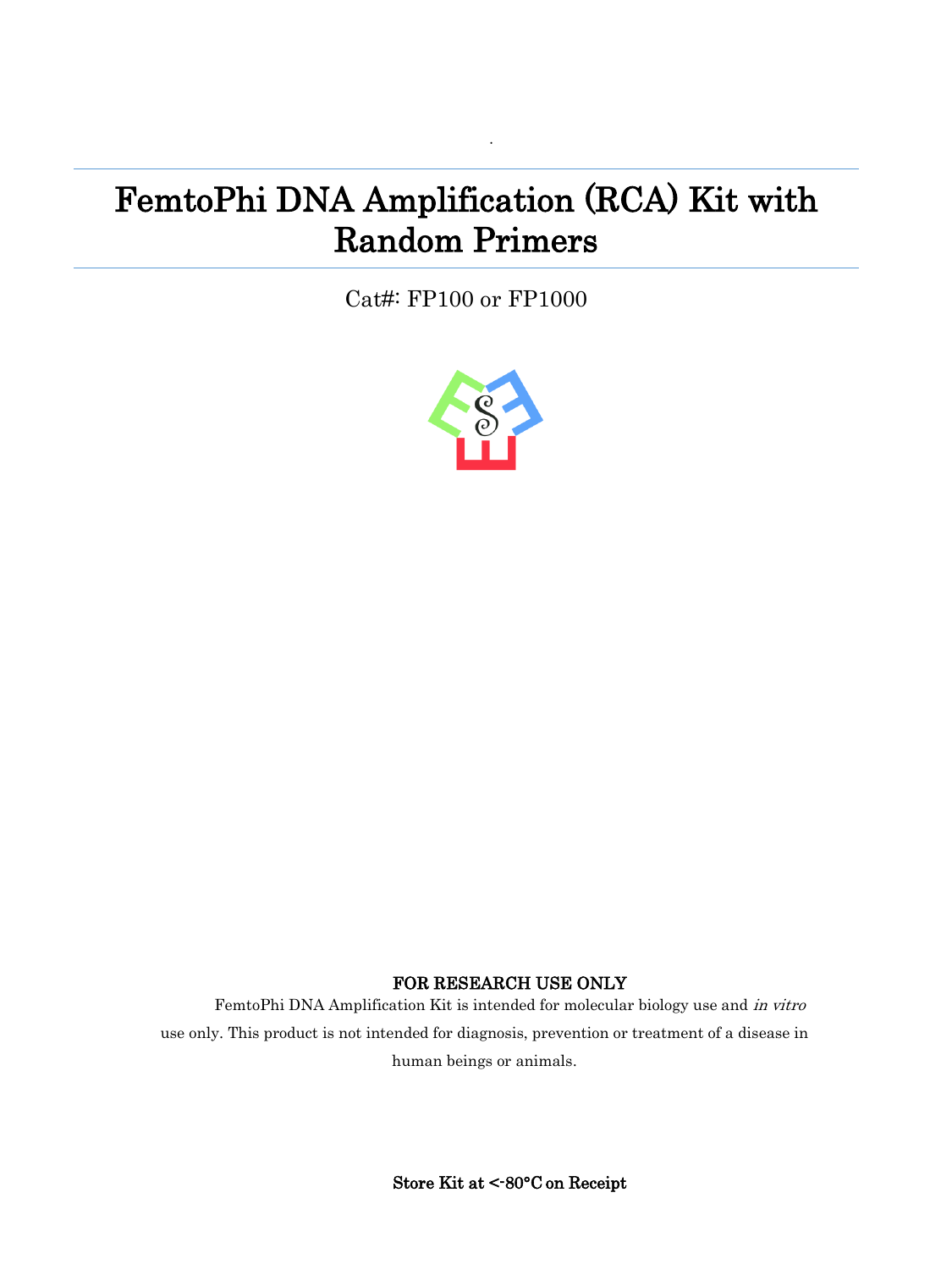

## Introduction

Rolling Circle Amplification (RCA) is an isothermal enzymatic process, which amplifies circular or genomic DNA by a Phi29 DNA polymerase-based rolling circle mechanism in the presence of the short DNA or RNA primers, as shown in Fig. 1. Phi29 DNA polymerase is a monomeric protein with two distinct functional domains, C-terminal DNA polymerase domain for DNA synthesis and a spatially separated N-terminal domain with a 3'-5' [exonuclease](https://en.wikipedia.org/wiki/Exonuclease) activity for proofreading activity. Co-operation as well as delicate competition between two functional domains, ensure the accurate and efficient DNA synthesis at an optimal rate. Furthermore, this enzyme has capacity to strongly bind to single stranded DNA of double stranded nucleic acid, which makes it favor for [multiple displacement amplification](https://en.wikipedia.org/wiki/Multiple_Displacement_Amplification) (MDA), through debranching double stranded DNA. RCA technology is better than PCR-based methods for DNA amplification because of the high processivity and proofreading activity of Phi29 polymerase. Specially, when genomic DNA is amplified, RCA generates larger fragments (more than 10 kb) with better coverage and less amplification bias, than PCR-based approaches. The RCA technology is so simple, powerful, and versatile that it has been extensively used for DNA cloning, sequencing, SNP and STR genotyping, and genomic DNA amplification, etc. Since the amplified DNA is a concatemer containing tens to thousands of tandem repeats, RCA technology has been employed to generate complex but fine DNA nanostructures, such as DNA origami, nanotubes, and nanoribbons, through manipulating the circular tailor-designed template. These DNA nanostructures have critical potentials in biomedical research, disease diagnostics and therapeutics.

#### Fig.1. Schematic diagram of the RCA

process. Random hexamer primers anneal to the circular single strand DNA at multiple sites. Phi29 DNA polymerase extends with highest fidelity. With the progress of reaction, Phi29 will extend on the synthesized DNA and amplify DNA at least thousand folds.

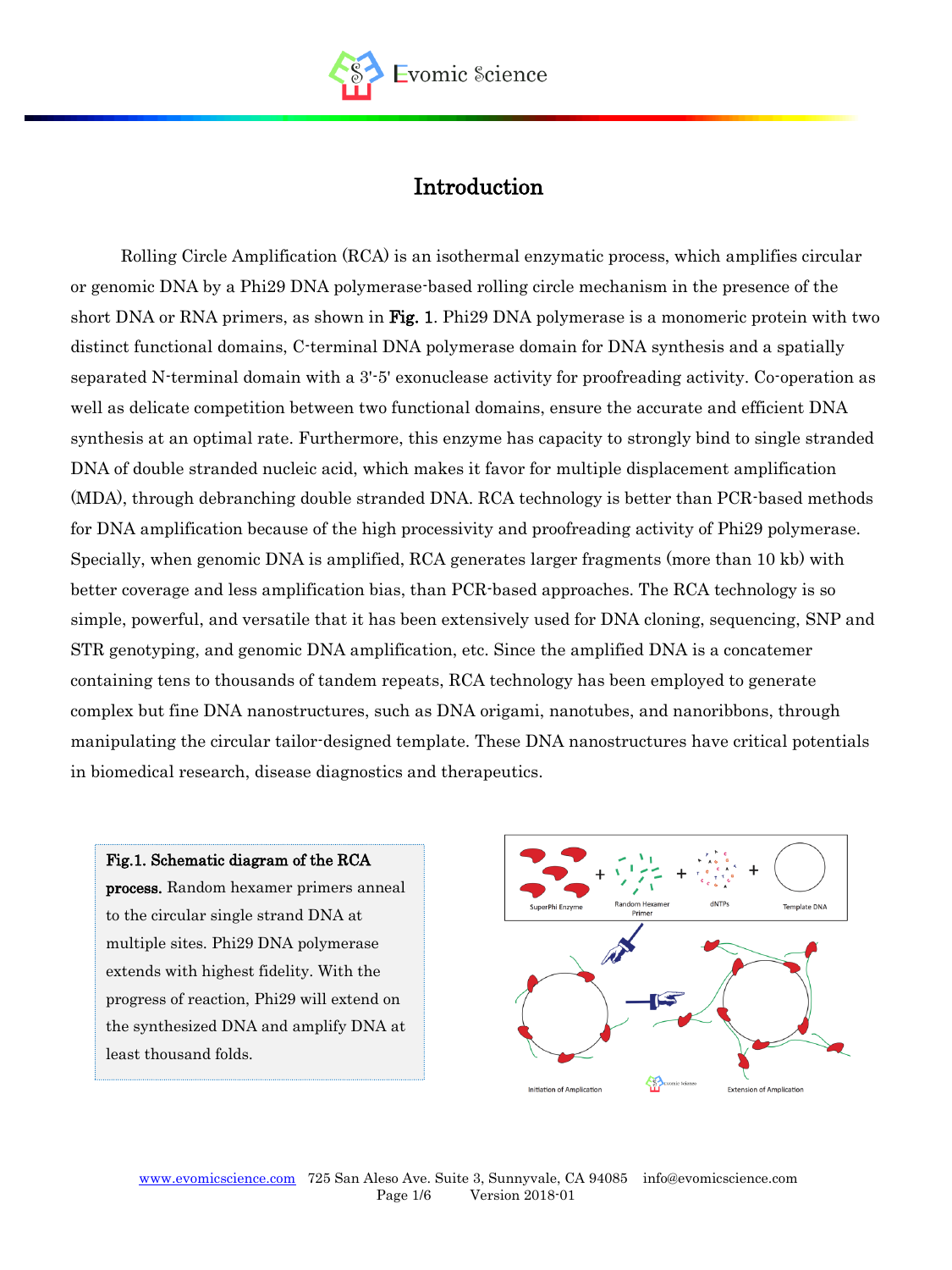

However, there were always around 20% of the amplified DNA product that can't be mapped to any organism in sequence database (Fig. 2, the upper panel). Particularly, when single cell genomic DNA or very low amount of the template DNA, such as less than 10 picogram, was recruited to amplify, this non-specific amplified DNA would represent more than 50% of total amplified DNA. The presence of the non-specific amplified DNA could deteriorate the correct data interpretation, and severely interference the downstream application. It was assumed that the nonspecific RCA products were most likely derived from false priming at sites where primer dimers are formed. To avoid this non-specific DNA amplification due to the false priming in RCA reaction when using random primers, we thus applied protein engineering approach to engineer the Cterminal domain of Phi29 polymerase. This resulting Phi29 polymerase (Patent pending) would prevent the extension from the short false primer dimer and significantly decreased the non-specific DNA amplification in RCA reaction, as well as had the better DNA amplification efficiency than wild type Phi29 (Fig. 2, the lower panel). Furthermore, the engineered Phi29 had capacity to detect 10 plasmid DNA molecules in 10 microliter of reaction, which is almost 1000 fold sensitive over wild type Phi29. Remarkably, the sensitivity of DNA detection using engineered Phi29 is comparable to PCR or qPCR (Fig. 3.). Therefore, this engineered Phi29 would be an ideal enzyme to specifically amplify single cell genomic DNA and low concentration DNA from clinical or environmental samples.



Fig.2. Comparison of Efficiency and Specificity of SuperPhi DNA Amplification Kit and FemtoPhi DNA Amplification Kit. The indicated amount of denatured pCT-eGFP (Copy Number) were mixed with the corresponsive reaction buffers and enzymes SuperPhi (upper panel) and FemtoPhi (lower panel), respectively. After 4 hrs at  $30^{\circ}$ C, the reactions were stopped, digested with  $EcoR1$  and then loaded on agarose gel. The Red Arrowhead indicated the expected products, while the Green Arrowhead pointed the non-specific amplification products. The non-specific primers and left primers (White Arrowhead) were found in FemtoPhi DNA amplification reactions (lower panel), but could not be done in SuperPhi DNA Amplification reactions (upper panel). It was assumed that the nonspecific primers were used to amplify DNA in SuperPhi Kit, resulting in the smear bands (upper panel). The lowest copy number of plasmid can be detected in FemtoPhi Kit was 10 copies (~0.1 femtogram), while  $10<sup>5</sup>$  copies ( $\sim$ 1 picogram) in SuperPhi Kit. The  $10<sup>6</sup>$  copies of plasmid are equivalent to 10 picogram.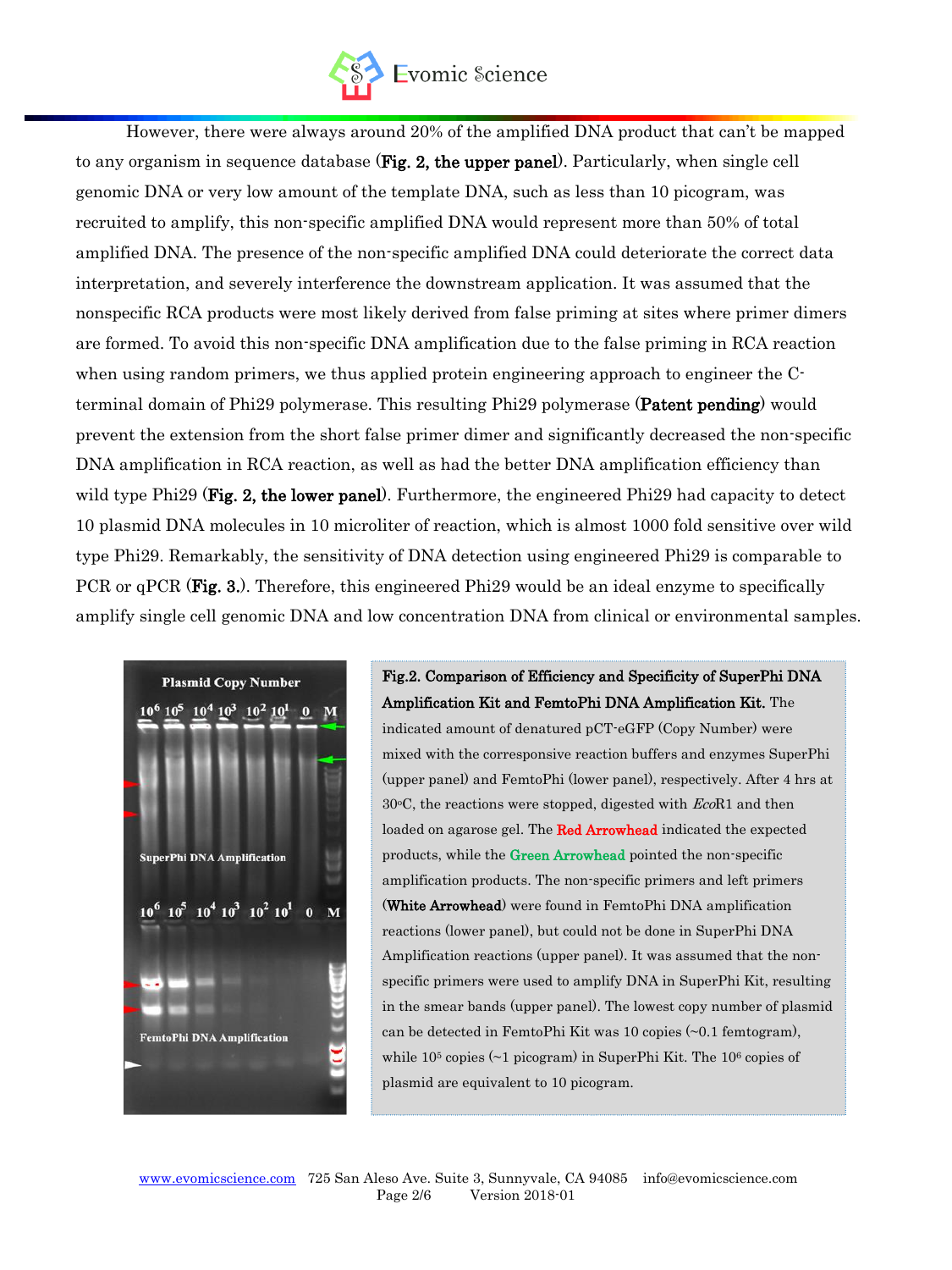

Fig.3. The lowest copies can be detected by PCR. The indicated amount of plasmid were input in PCR reactions. The PCR products were loaded on agarose gel. The expected products were pointed with the Red Arrowhead. The lowest copies of plasmid detected by PCR were around 100.

|            |  | <b>Plasmid Copy Number</b>    |  |          |
|------------|--|-------------------------------|--|----------|
| $M = 10^5$ |  | $10^4$ $10^3$ $10^2$ $10^1$ 1 |  | $\bf{0}$ |
|            |  |                               |  |          |
|            |  |                               |  |          |
|            |  |                               |  |          |
|            |  |                               |  |          |
|            |  |                               |  |          |
|            |  |                               |  |          |
|            |  |                               |  |          |
|            |  |                               |  |          |

## Features of FemtoPhi DNA Amplification Kits

- FemtoPhi29 DNA polymerase for isothermal multiple displacement amplification (MDA);
- Greater accuracy than existing PCR and other MDA methods;
- Ease with minimal handing time:  $15~20$  min for up to 96 samples;
- Easily automated;
- Yield up to 4  $\mu$ g of highly pure DNA.
- Able to detect down to 1 femtogram of circular DNA or genomic DNA;
- Any circle DNA:
	- o low or high copy plasmid from bacterial colony,
	- o liquid culture and glycerol stock,
	- o DNA from BAC culture, M13 plaque, M13 Phage culture supernatant,
	- o Fosmids or any lambda vectors,
	- o DNA ligation/assembly reactions,
	- o Gemonic DNA.
- No further purification of amplified DNA: Direct sequencing and cloning reaction;
- Better results for sequencing than traditional sequencing;
- Compatible with other sequencing kits;
- No need for growing liquid bacterial cultures;
- Clean manufacturing process ensures components are free of detectable DNA contamination.

#### Handling

This kit is used to amplify femtogram of DNA. Any contaminated DNA may deteriorate your result. Always wear gloves, and prepare the reaction in a laminar flow hood or similar device to avoid contaminations. Use molecular biology grade clean reagents, sterile reaction tubes and DNA-free pipette tips. Thaw Sample Buffer, Reaction Buffer and FemtoPhi Enzyme on ice and keep them in ice all the time.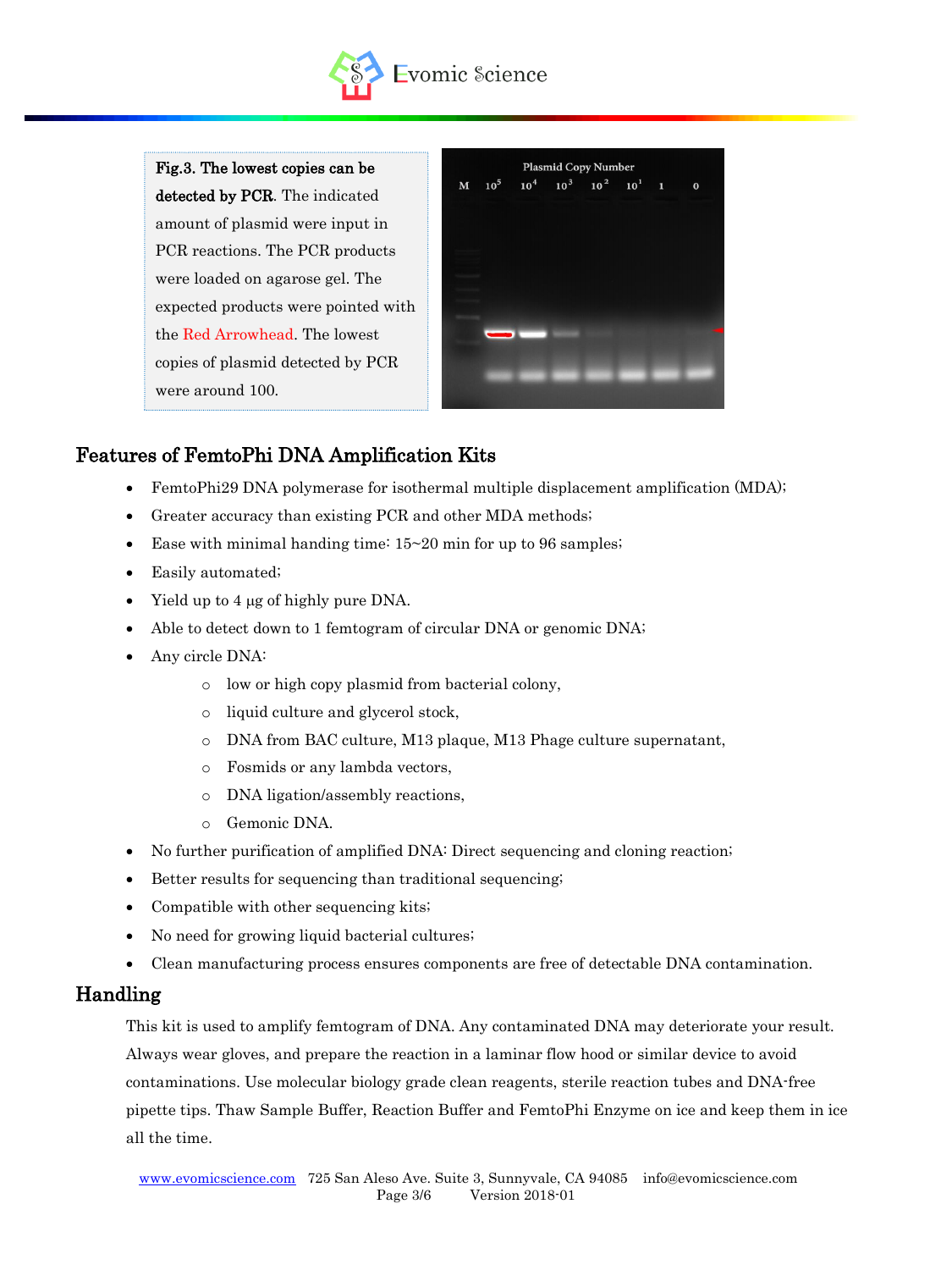

## Quality Control

Each batch of FemtoPhi DNA Amplification Kit is tested in-house to ensure consistent product quality. Enzymes used in the kit have been tested separately to ensure the highest purity with no DNA contamination.

## Reagent and Equipment to be Supplied by the Users

- Sterile vials, pipettes and pipette tips
- Microcentrifuge
- Cold block
- Sterile, ideally DNA-free certified 0.2 ml PCR tubes
- Thermocycler
- Vortexer

#### Kit Components:

| Components               | 100 Reactions<br>(Cat#: FP100) | 1000 Reaction<br>(Cat#: FP1000) | <b>Storage</b>  |
|--------------------------|--------------------------------|---------------------------------|-----------------|
| Sample Buffer            | $600$ $\mu$                    | $10x\ 600\ \mu l$               | $-20$ °C'       |
| <b>Reaction Buffer F</b> | $300 \mu l$                    | $10x300 \mu l$                  | $-20\degree C$  |
| FemtoPhi Enzyme          | $200 \mu l$                    | $10x 200 \mu l$                 | $-80^{\circ}$ C |

## Detailed Protocol

FemtoPhi DNA Amplification Kit has capacity to detect as low as 1 femtogram of circular DNA under optimal condition.  $0.1~0.5~\mu$  of saturated overnight bacterial culture or  $1/100~\text{to}~1/1000~\text{of}$  the bacterial colony (approximately  $10-10^4$  cells) would be enough for FemtoPhi DNA amplification reaction. Please keep in mind that excess culture or colony will inhibit FemtoPhi DNA amplification reaction! The protocol described below is a general protocol for amplifying circular DNA from various sources. Yields and kinetics may vary if crude or un-quantified samples are amplified. We recommend to consider a starting point for adapting your specific reaction. The following chart outlined the procedures of using this kit.

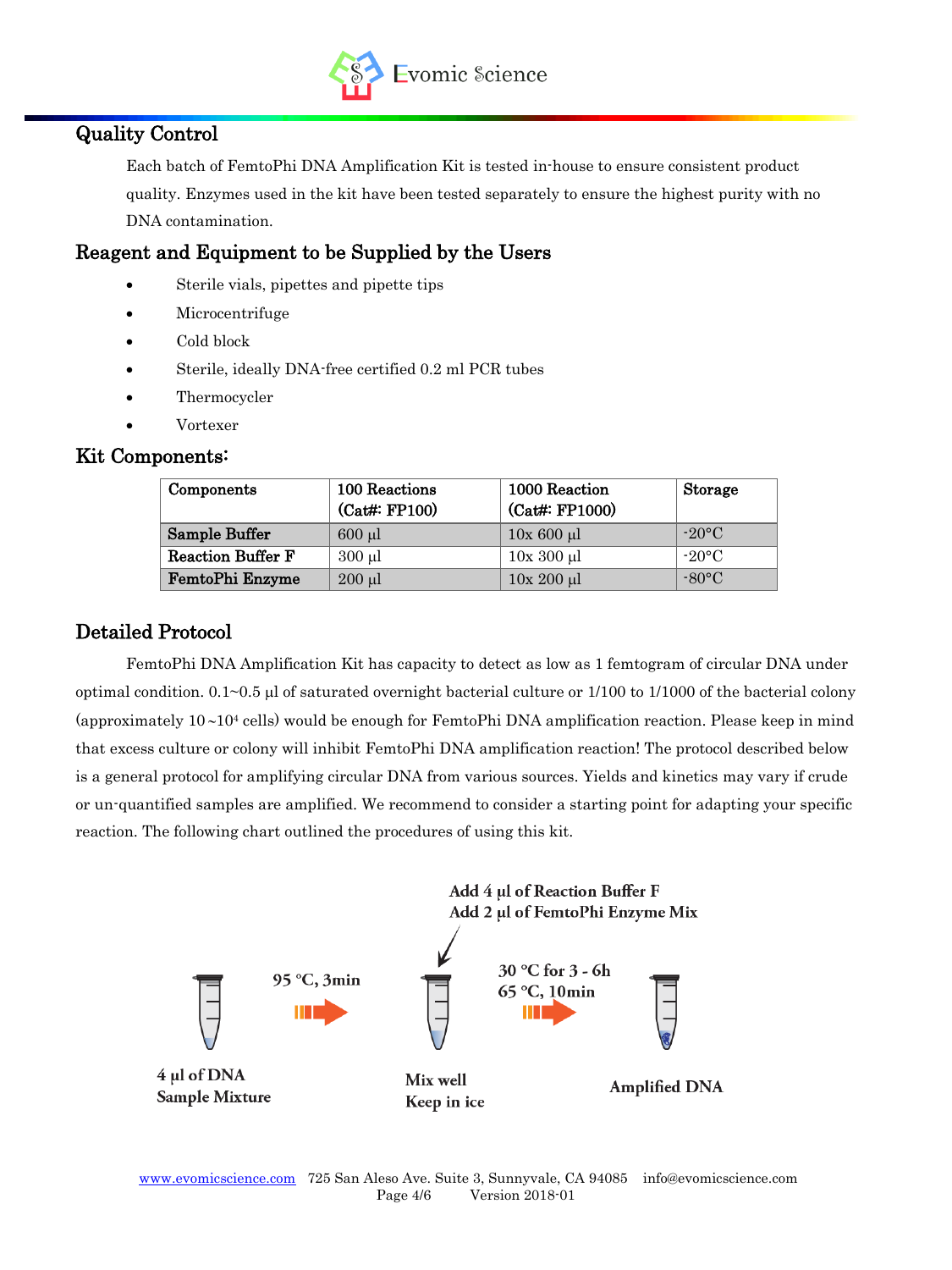

## 1. Preparation of Sample Mix:

Sample Mix could be prepared, depending on material sources, as described below:

#### 1.1. Purified DNA or DNA ligation/assembly reactions:

Transfer 3 ul of Sample Buffer into a 0.2 ml PCR tube.

Add 1 µl of circular DNA  $(≥ 1$  pg/µl) to the above PCR tube.

Heat to 95 ˚C for 3 minutes and then quickly cool to 4˚C.

Keep the samples on ice until use.

#### 1.2. Bacterial colonies:

Transfer 4 ul of Sample Buffer into a 0.2 ml PCR tube.

Pick 1/10 to 1/100 of the colony (approximately  $10^2 \sim 10^4$  cells) and add to the above PCR Tub.

Heat to 95 ˚C for 3 minutes and then quickly cool to 4˚C.

Keep the samples on ice until use.

#### 1.3. Liquid bacterial culture:

Transfer  $3.5 \sim 3.8$  µl of Sample Buffer into a 0.2 ml PCR tube.

Add  $0.2\negthinspace\sim0.5$  µ of saturated overnight culture to the above PCR tube.

Heat to 95 ˚C for 3 minutes and then quickly cool to 4˚C.

Keep the samples on ice until use.

#### 1.4. Glycerol stock:

Transfer  $3.5 \sim 3.8$  µl of Sample Buffer into a 0.2 ml PCR tube.

Add  $0.2~0.5$  µl of glycerol stock to the above PCR tube.

Heat to 95 ˚C for 3 minutes and then quickly cool to 4˚C.

Keep the samples on ice until use.

Note: Heating at higher temperature or longer time may increase the probability of nicking target DNA and releasing host genomic DNA into cell lysis to the reaction, where the host genomic DNA will compete with the desired template DNA during amplification.

## 2. DNA Amplification:

Add 4 µl of Reaction Buffer and 2 µl of FemtoPhi Enzyme to the above PCR tube contains 4 µl of Sample Mix as showed below:

| Component         | <b>Volume/Reaction</b> |
|-------------------|------------------------|
| Sample Mix        | $4 \mu$                |
| Reaction Buffer F | $4 \mu l$              |
| FemtoPhi Enzyme   | $2 \mu l$              |
| Final Volume      | $10 \mu l$             |

The final volume is 10  $\mu$ l. Mix well and incubate at 30 °C for 3~24 hrs. One can prepare the master mix of Reaction Buffer and FemtoPhi Enzyme if multiple reactions will be run.